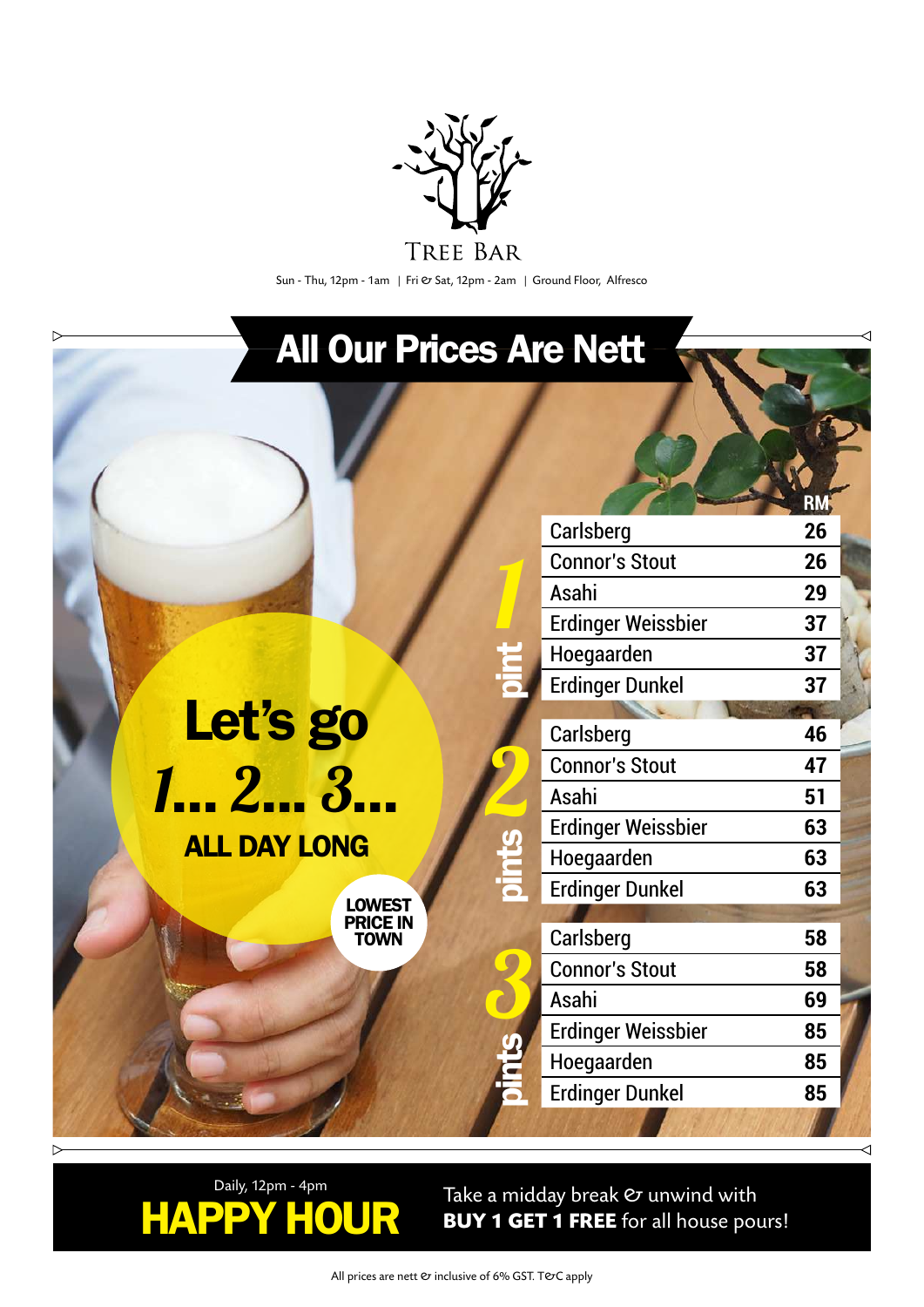## **BITES**

 $\triangleright$ 

| <b>Potato Croquettes</b><br>deep fried breaded new potato, chopped onions, garlic and scallion with basil tomato sauce            | <b>RM 18</b> |
|-----------------------------------------------------------------------------------------------------------------------------------|--------------|
| Arancini<br>cheese and mushroom arancini with smoked tomato sauce and fresh basil                                                 | <b>RM 22</b> |
| <b>Mozzarella Cheese Sticks</b><br>deep fried mozzarella sticks with mexican garlic salsa and extra virgin olive oil              | <b>RM 22</b> |
| <b>Currywurst Sausage</b><br>german chicken sausage braised in curry leaf, ketchup and spices                                     | <b>RM 26</b> |
| <b>Chicken Schnitzel</b><br>crispy and juicy breaded chicken breast, guacamole, tomato salsa and fries                            | <b>RM 36</b> |
| <b>Buffalo Wings</b><br>deep fried chicken wings with fresh celery, carrots and cheese sauce                                      | <b>RM 29</b> |
| <b>Sliders</b><br>chicken, lamb and beef patty on brioche and fries                                                               | <b>RM 29</b> |
| <b>Short Ribs</b><br>breaded sous vide short ribs with creamy mustard sauce and fries                                             | <b>RM 32</b> |
| <b>Meatballs</b><br>homemade chicken or lamb meatballs braised in light gravy and criss cut potatoes                              | <b>RM 22</b> |
| Gyoza<br>pan grilled japanese prawn dumplings with chilli and premium soy sauce                                                   | <b>RM 26</b> |
| <b>Crispy Squids</b><br>chinese style deep fried salt and pepper squids with garlic chive mayonnaise                              | <b>RM 22</b> |
| <b>Seafood Pizza</b><br>calamari, prawns, mussels, tuna and homemade tomato sauce with cheese and basil leaf                      | <b>RM 36</b> |
| <b>Meat Lover's Pizza</b><br>minced beef, salami, sausage on tarragon tomato sauce and fresh arugula                              | <b>RM 29</b> |
| <b>Burgers</b><br>homemade beef or chicken patty, topped with beef or chicken slice, fried egg, gruyere cheese & russian dressing | <b>RM 32</b> |
| Sweet Potato Fries / French Fries / Criss Cut Fries / Nachos / Onion Rings                                                        | <b>RM 12</b> |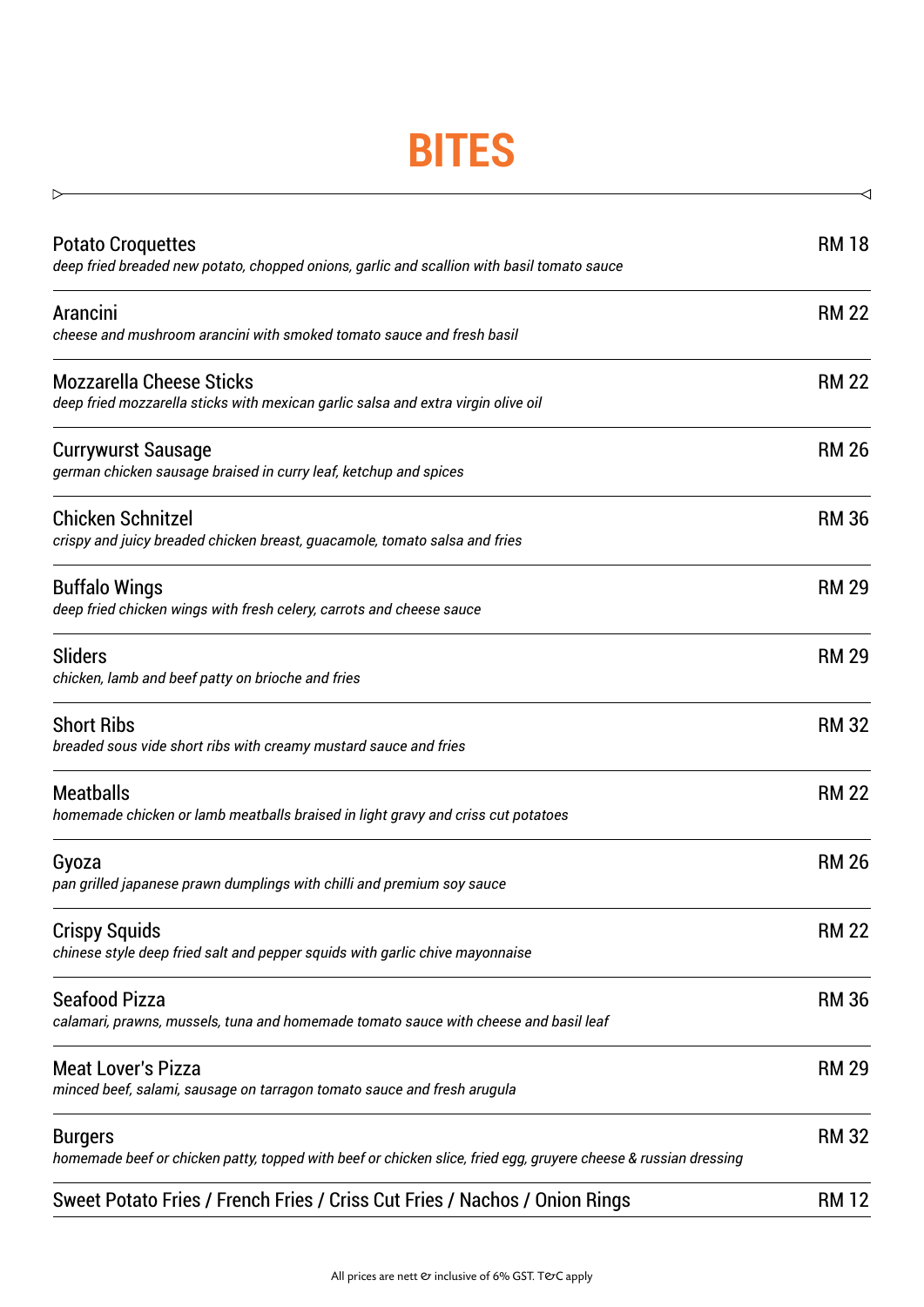# **BEER GALORE**

#### Draught RM Carlsberg 26

 $\triangleright$ 

 $\triangleright$ 

| <b>Connor's Stout</b>     | 26 |
|---------------------------|----|
| Asahi                     | 29 |
| <b>Erdinger Weissbier</b> | 37 |
| Hoegaarden                | 37 |
| <b>Erdinger Dunkel</b>    | 37 |

| Bottled                   | RM |
|---------------------------|----|
| <b>Guinness</b>           | 23 |
| <b>Heineken</b>           | 23 |
| <b>Tiger</b>              | 23 |
| <b>Somersby Cider</b>     | 26 |
| Hoegaarden Rosée          | 26 |
| Little Creatures Pale Ale | 32 |
| Corona                    | 32 |

◁

 $\triangleleft$ 

### **SPIRITS**

| Aperitifs                         | RМ<br>btl | RМ<br>shot |
|-----------------------------------|-----------|------------|
| Campari                           |           | 26         |
| <b>Martini Bianco, Dry, Rosso</b> |           | 26         |
| Pernod                            |           | 26         |
| Pimm's No. 1                      |           | 26         |

#### Rum

| Havana Club Anejo Blanco          | 384 | 24   |
|-----------------------------------|-----|------|
| <b>Bacardi Carta Blanca</b>       | 384 | - 25 |
| <b>Captain Morgan Spiced Gold</b> | 349 | 24   |

#### Gin

| <b>Beefeater</b>        | 268 | 23  |
|-------------------------|-----|-----|
| <b>Gordon's Gin</b>     | 291 | 24  |
| <b>Bombay Sapphire</b>  | 372 | -25 |
| <b>Tangueray 10 Gin</b> | 571 | 28  |

| Vodka                             | RM<br>btl | RМ<br>shot |
|-----------------------------------|-----------|------------|
| Absolut                           | 268       | 23         |
| Blue, Citron, Raspberry, Mandarin |           |            |
| <b>Grey Goose Original</b>        | 501       | 38         |
| <b>Kettle One</b>                 | 512       | 38         |
| Elyx Absolut                      |           | 35         |
| Tequila                           |           |            |
| Olmeca                            | 256       | 23         |
| Coznac                            |           |            |
| <b>Martell VSOP</b>               | 584       | 26         |
| <b>Hennessy VSOP</b>              | 484       | 27         |
| Hennessy XO                       | 1,154     | 62         |
| <b>Remy Martin XO</b>             | 1,503     | 74         |
| <b>Martell Cordon Bleu</b>        | 1,130     | 65         |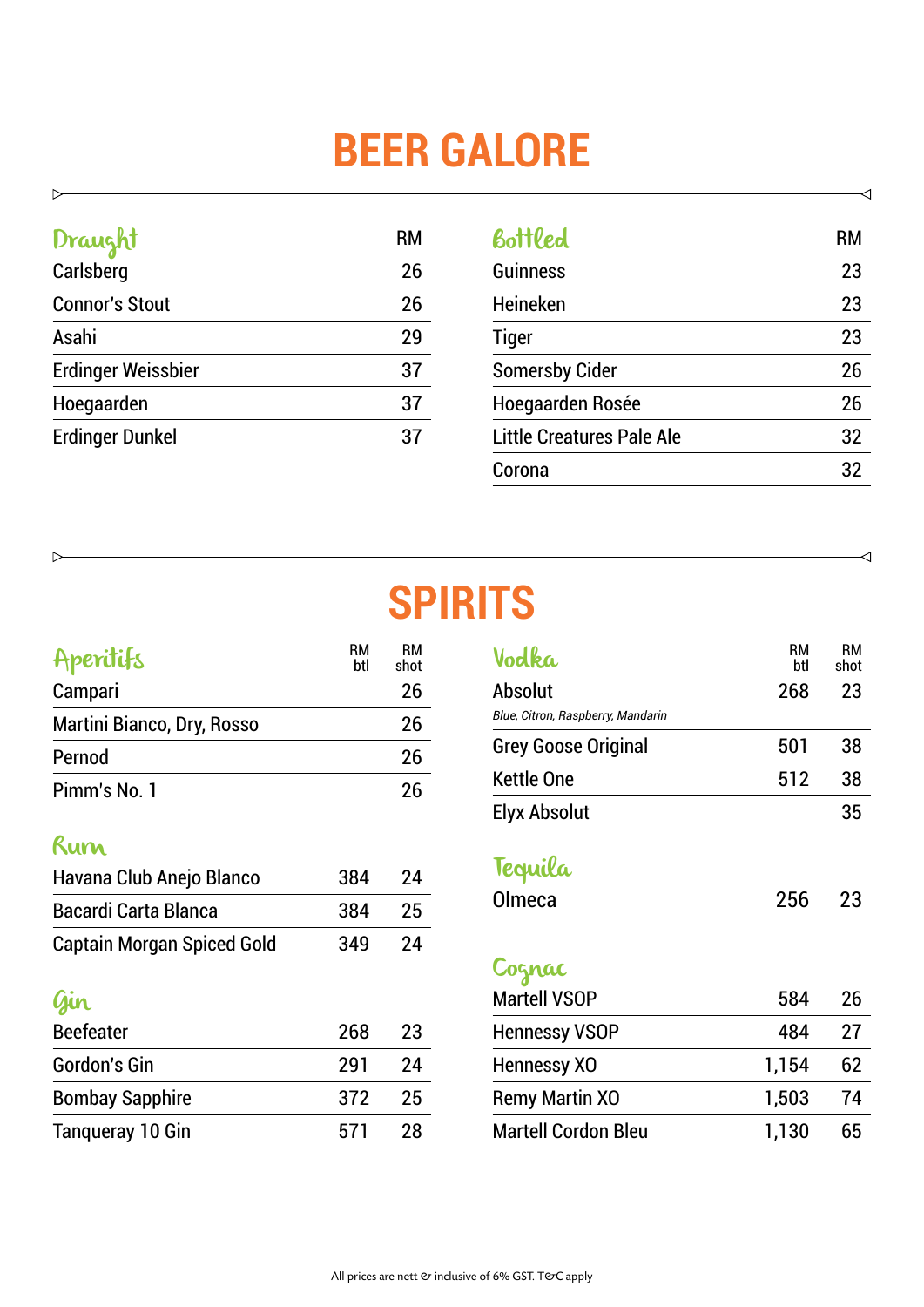## **WHISKIES**

| Scotch                           | RМ<br>btl | RM<br>shot |
|----------------------------------|-----------|------------|
| Chivas Regal 12 yrs              | 326       | 23         |
| Chivas Regal 18 yrs              | 1,109     | 68         |
| <b>Famous Grouse</b>             | 349       | 30         |
| Johnnie Walker Red Label         | 349       | 24         |
| Johnnie Walker Black Label       | 372       | 25         |
| Johnnie Walker Blue Label        | 1,503     | 74         |
| Chivas Regal Royal Salute 21 yrs | 1,503     | 74         |
| <b>Canadian</b>                  |           |            |
| <b>Canadian Club</b>             | 372       | 25         |
| <b>bourbon</b>                   |           |            |
| Jim Beam                         | 279       | 23         |
| <b>Jack Daniel's</b>             | 337       | 25         |
| trish                            |           |            |
| John Jameson                     | 337       | 25         |

 $\triangleright$ 

 $\triangleright$ 

| Single Malt                  | RM<br>btl | RM<br>shot |
|------------------------------|-----------|------------|
| <b>Glenlivet 12 yrs</b>      | 571       | 25         |
| Dalwhinnie 12 yrs            | 816       | 44         |
| Lagavulin 16 yrs             | 1,049     | 55         |
| Talisker 18 yrs              | 1,503     | 72         |
| Oban 14 yrs                  | 816       | 44         |
| Cragganmore 12 yrs           | 687       | 39         |
| Glenkinchie 12 yrs           | 816       | 44         |
| Glengoyne 12 yrs             | 571       | 34         |
| Glenfiddich 12 yrs           | 687       | 34         |
| <b>Glenmorangie Original</b> | 687       | 30         |
| Macallan 18 yrs              | 1,603     | 68         |

 $\prec$ 

 $\overline{\mathcal{A}}$ 

### **LIQUEURS**

| <b>Grand Marnier</b>        | 302 | 24 | <b>Drambuje</b>         | 326 | 24  |
|-----------------------------|-----|----|-------------------------|-----|-----|
| <b>Bailey's Irish Cream</b> | 244 | 24 | <b>Midori Melon</b>     | 326 | 24  |
| Kahlua                      | 337 | 24 | <b>Southern Comfort</b> | 314 | -24 |
| Amaretto                    | 337 | 24 | Frangelico              | 314 | 24  |
| Sambuca Vaccari             | 326 | 24 | Jägermeister            | 302 | 24  |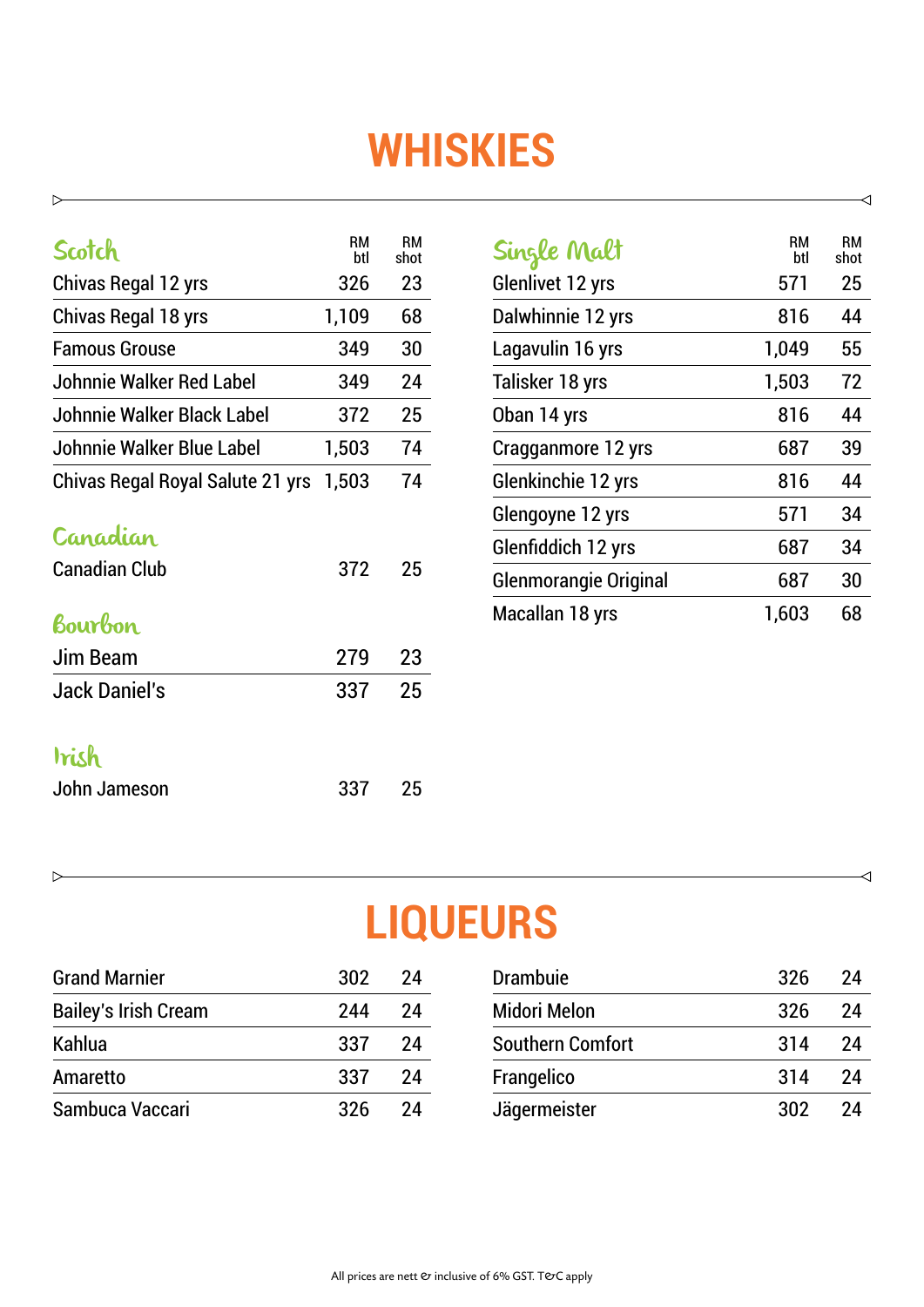## **COCKTAILS**

| <b>Atlantic Breeze</b><br>refreshing as sea breeze!                                                                | <b>RM 30</b> |
|--------------------------------------------------------------------------------------------------------------------|--------------|
| light rum, apricot brandy, galliano,<br>pineapple juice, lemon juice & grenadine                                   |              |
| <b>Bloody Mary</b>                                                                                                 | <b>RM30</b>  |
| vodka and tomato juice with a dash<br>of tabasco & pepper                                                          |              |
| Chocolada                                                                                                          | <b>RM 30</b> |
| it can't get tastier & richer<br>blend of crème de cacao, light rum,<br>coconut cream, pineapple juice & chocolate |              |
| Malaysian Dream                                                                                                    | <b>RM30</b>  |
| one of our specialty drink!<br>vodka, coconut cream, fresh pineapple juice & grenadine                             |              |
| Pimm's                                                                                                             | <b>RM30</b>  |
| pimm's no. 1 top up with lemonade                                                                                  |              |
| Rum Jungle                                                                                                         | <b>RM 30</b> |
| where to find a jungle by the beach?                                                                               |              |
| <b>Black or White Russian</b>                                                                                      | <b>RM30</b>  |
| kahlua, vodka & cream                                                                                              |              |

 $\triangleright$ 

 $\,>\,$ 

| <b>Tequila Sunrise</b>                                                                  | <b>RM 30</b> |
|-----------------------------------------------------------------------------------------|--------------|
| tequila, grenadine, filled up with orange juice                                         |              |
| <b>Blue Hawaiian</b>                                                                    | <b>RM30</b>  |
| rum, malibu, blue curacao, pineapple juice,<br>lime juice & cream                       |              |
| Singapore Sling                                                                         | <b>RM 30</b> |
| gin, triple sec, cherry brandy, pineapple juice,<br>lime, soda water with a drop of DOM |              |
| $B-52$                                                                                  | <b>RM 30</b> |
| kahlua, bailey's irish cream, cointreau                                                 |              |
| <b>Mojito Breeze</b>                                                                    | <b>RM30</b>  |
| rum, mint leaf, lime, brown sugar & soda water                                          |              |
| Caipiroska                                                                              | <b>RM30</b>  |
| vodka, lime wedge, brown sugar                                                          |              |
| Caipirinha                                                                              | <b>RM 30</b> |
| rum, lime wedge, brown sugar                                                            |              |
| Long Island Iced Tea                                                                    | <b>RM 33</b> |
| gin, rum, vodka, tequila, triple sec, lime juice & coke                                 |              |

 $\triangleleft$ 

◁

### **SOFT DRINKS**

| Coca-Cola         | <b>RM 11</b> |
|-------------------|--------------|
| Coca-Cola Light   | <b>RM 11</b> |
| 7 Up              | <b>RM 11</b> |
| <b>Ginger Ale</b> | <b>RM 11</b> |

| <b>Tonic</b>    | <b>RM 11</b> |
|-----------------|--------------|
| Soda Water      | <b>RM 11</b> |
| <b>Red Bull</b> | <b>RM 13</b> |